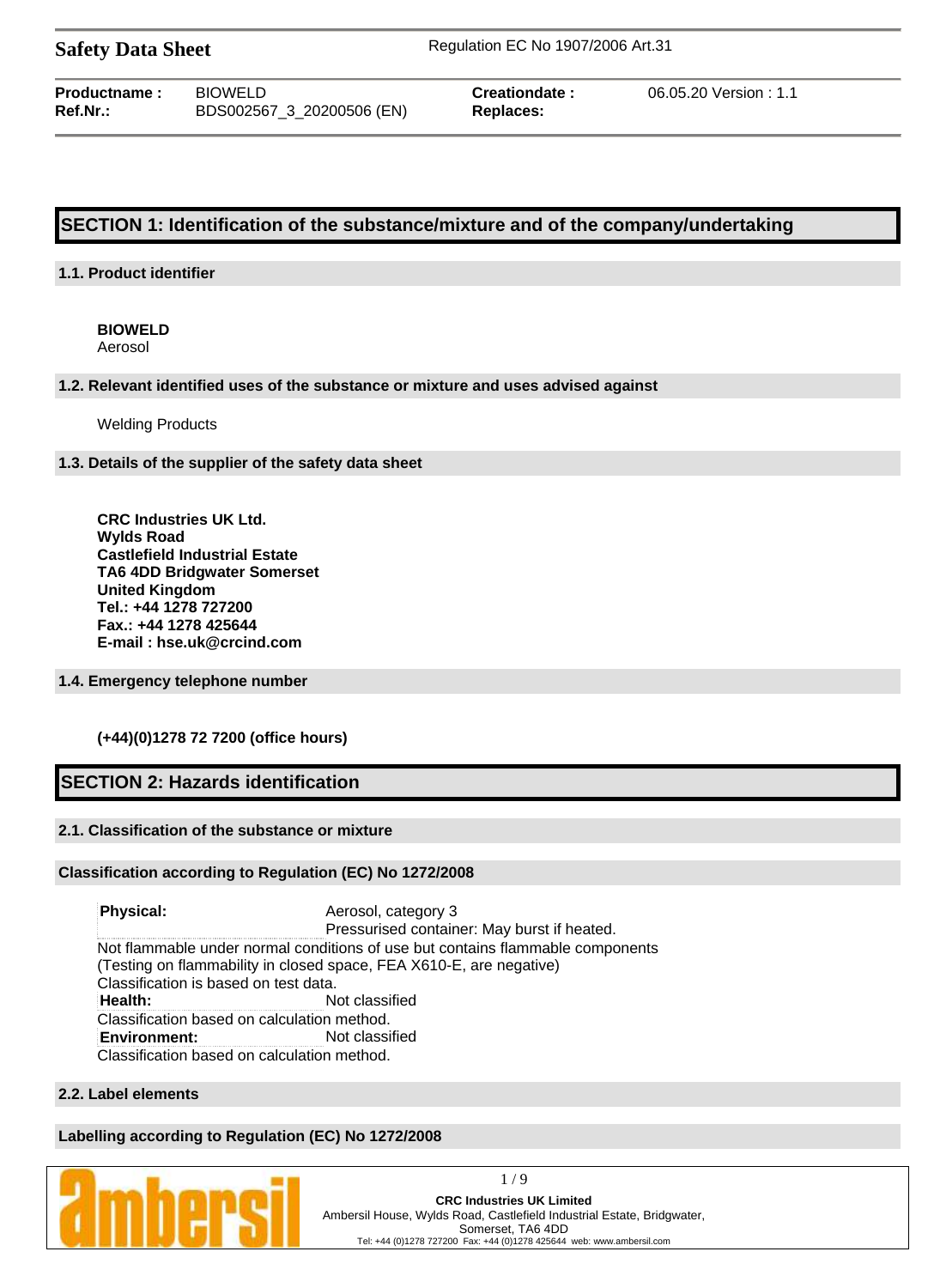| <b>Safety Data Sheet</b> |                                             | Regulation EC No 1907/2006 Art.31 |                       |  |
|--------------------------|---------------------------------------------|-----------------------------------|-----------------------|--|
| Productname:<br>Ref.Nr.: | <b>BIOWELD</b><br>BDS002567_3_20200506 (EN) | Creationdate:<br>Replaces:        | 06.05.20 Version: 1.1 |  |

| Signal word:                        | Warning                                                                                                                                                   |
|-------------------------------------|-----------------------------------------------------------------------------------------------------------------------------------------------------------|
| Hazard statement(s):                | H229 : Pressurised container: May burst if heated.                                                                                                        |
| Precautionary statement(s):         | P102 : Keep out of reach of children.                                                                                                                     |
|                                     | P210 : Keep away from heat, hot surfaces, sparks, open flames and other<br>ignition sources. No smoking.<br>P251 : Do not pierce or burn, even after use. |
|                                     | P410/412 : Protect from sunlight. Do not expose to temperatures exceeding<br>$50^{\circ}$ C/122 $^{\circ}$ F.                                             |
| Supplemental Hazard<br>information: | 18 % by mass of the contents are flammable.                                                                                                               |
|                                     | Contains:<br>1,2-benzisothiazol-3(2H)-one<br>May produce an allergic reaction.                                                                            |

### **2.3. Other hazards**

No information available

# **SECTION 3: Composition/information on ingredients**

### **3.1. Substances**

Not applicable.

### **3.2. Mixtures**

| <b>Hazardous</b><br>ingredient                                                                                           | <b>Registration</b><br>number | CAS-<br>nr.         | EC-<br>nr            | w/w<br>$\frac{9}{6}$ | <b>Hazard Class and Category</b>                                                                                 | <b>Hazard statement</b>                       | <b>Notes</b> |
|--------------------------------------------------------------------------------------------------------------------------|-------------------------------|---------------------|----------------------|----------------------|------------------------------------------------------------------------------------------------------------------|-----------------------------------------------|--------------|
| dimethyl ether                                                                                                           | $01 -$<br>2119472128-<br>37   | $115 -$<br>$10 - 6$ | $204 -$<br>065-8     |                      | 10-25 Flam. Gas 1, Press. Gas                                                                                    | H <sub>220</sub> , H <sub>280</sub>           | Α            |
| triethanolamine                                                                                                          | $01 -$<br>2119486482-<br>31   | $102 -$<br>$71 - 6$ | $203 -$<br>049-8     | ∣<1                  |                                                                                                                  |                                               | B            |
| $1.2 -$<br>benzisothiazol-<br>$3(2H)$ -one                                                                               |                               | 2634-<br>$33 - 5$   | $220 -$<br>$120 - 9$ | < 0.05               | Acute Tox. 2, Acute Tox. 4, Skin<br>Irrit. 2, Eye Dam. 1, Skin Sens.<br>1, Aquatic Acute 1, Aquatic<br>Chronic 2 | H330, H302, H315, H318, H317, H400, H411 X, R |              |
| <b>Explanation notes</b>                                                                                                 |                               |                     |                      |                      |                                                                                                                  |                                               |              |
| A: substance with Community workplace exposure limit                                                                     |                               |                     |                      |                      |                                                                                                                  |                                               |              |
| B: substance with national established workplace exposure limit                                                          |                               |                     |                      |                      |                                                                                                                  |                                               |              |
| R: substance in plant protection or biocidal product regarded as being registered (art.15 REACH Regulation No 1907/2006) |                               |                     |                      |                      |                                                                                                                  |                                               |              |

X : SCL (specific concentration limit)in accordance with art.10 of CLP Regulation No 1272/2008

(\* Explanation phrases : see chapter 16)

**SECTION 4: First aid measures**

## **4.1. Description of first aid measures**

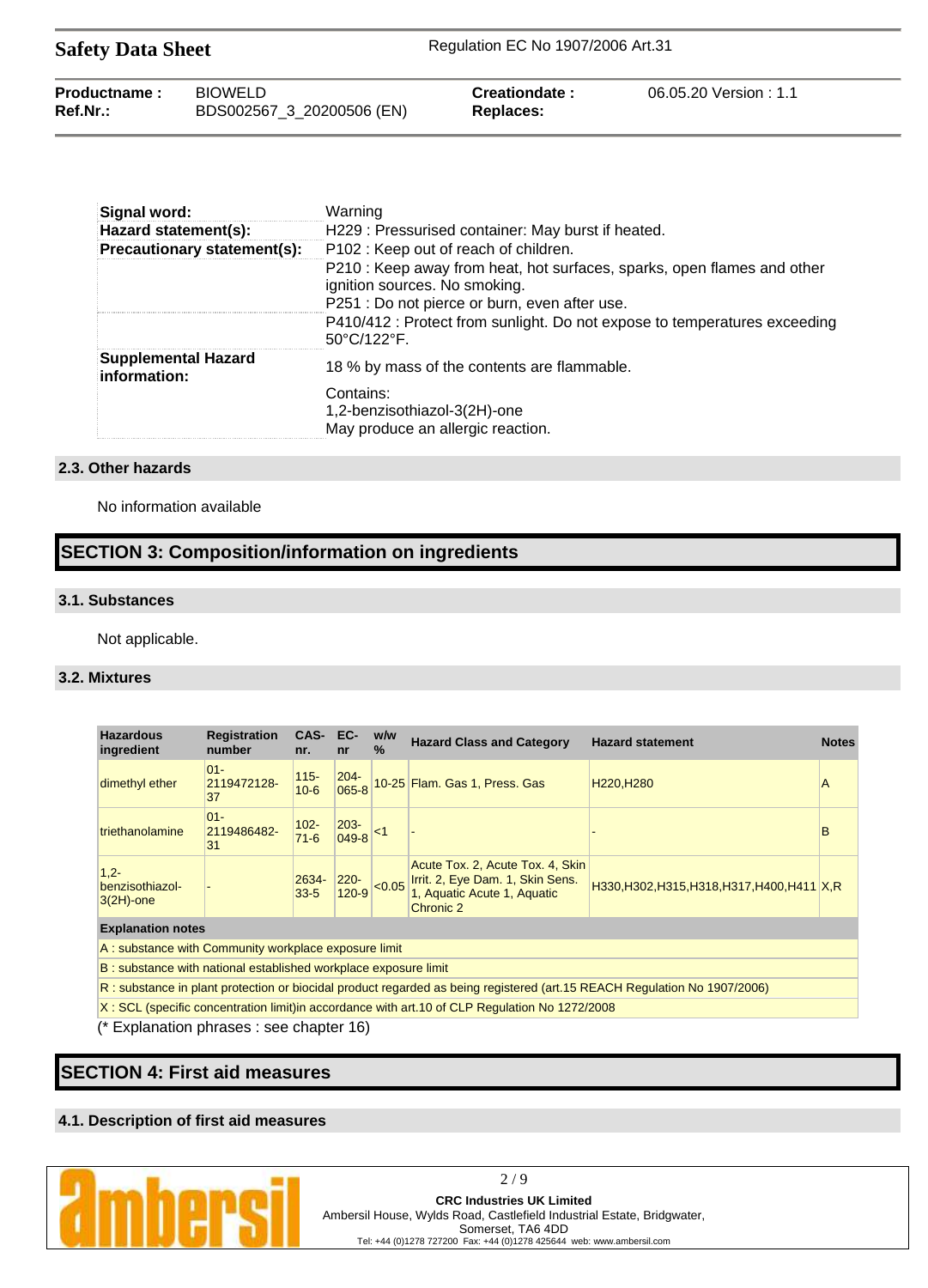| <b>Safety Data Sheet</b>    |                                             | Regulation EC No 1907/2006 Art.31 |                        |  |
|-----------------------------|---------------------------------------------|-----------------------------------|------------------------|--|
| Productname:<br>$Ref.Nr.$ : | <b>BIOWELD</b><br>BDS002567_3_20200506 (EN) | Creationdate:<br>Replaces:        | 06.05.20 Version : 1.1 |  |

| Contact with eyes : | If substance has got into eyes, immediately wash out with plenty of water               |
|---------------------|-----------------------------------------------------------------------------------------|
| Contact with skin : | Wash with plenty of soap and water.                                                     |
| Inhalation:         | Remove victim to fresh air and keep at rest in a position comfortable for<br>breathing. |
| Ingestion :         | If swallowed accidentally, do not induce vomiting and seek medical advice.              |

#### **4.2. Most important symptoms and effects, both acute and delayed**

| Inhalation :         | No adverse health effects expected                      |
|----------------------|---------------------------------------------------------|
| Ingestion :          | May cause gastrointestinal disturbances                 |
|                      | Symptoms: sore throat, abdominal pain, nausea, vomiting |
| <b>Skin contact:</b> | May cause irritation.                                   |
| Eye contact :        | May cause irritation.                                   |

### **4.3. Indication of any immediate medical attention and special treatment needed**

| <b>General Advice :</b> | In case of accident or if you feel unwell, seek medical advice (show the label |
|-------------------------|--------------------------------------------------------------------------------|
|                         | where possible)                                                                |
|                         | If symptoms persist always call a doctor                                       |

# **SECTION 5: Firefighting measures**

### **5.1. Extinguishing media**

water, foam, carbon dioxide or dry agent

#### **5.2. Special hazards arising from the substance or mixture**

Aerosols may explode if heated above 50°C Forms hazardous decomposition products CO,CO2

### **5.3. Advice for firefighters**

Keep container(s) exposed to fire cool, by spraying with water In case of fire, do not breathe fumes

# **SECTION 6: Accidental release measures**

## **6.1. Personal precautions, protective equipment and emergency procedures**

Shut off all ignition sources Ensure adequate ventilation Wear suitable protective clothing and gloves.

## **6.2. Environmental precautions**

Do not allow to enter public sewers and watercourses



3 / 9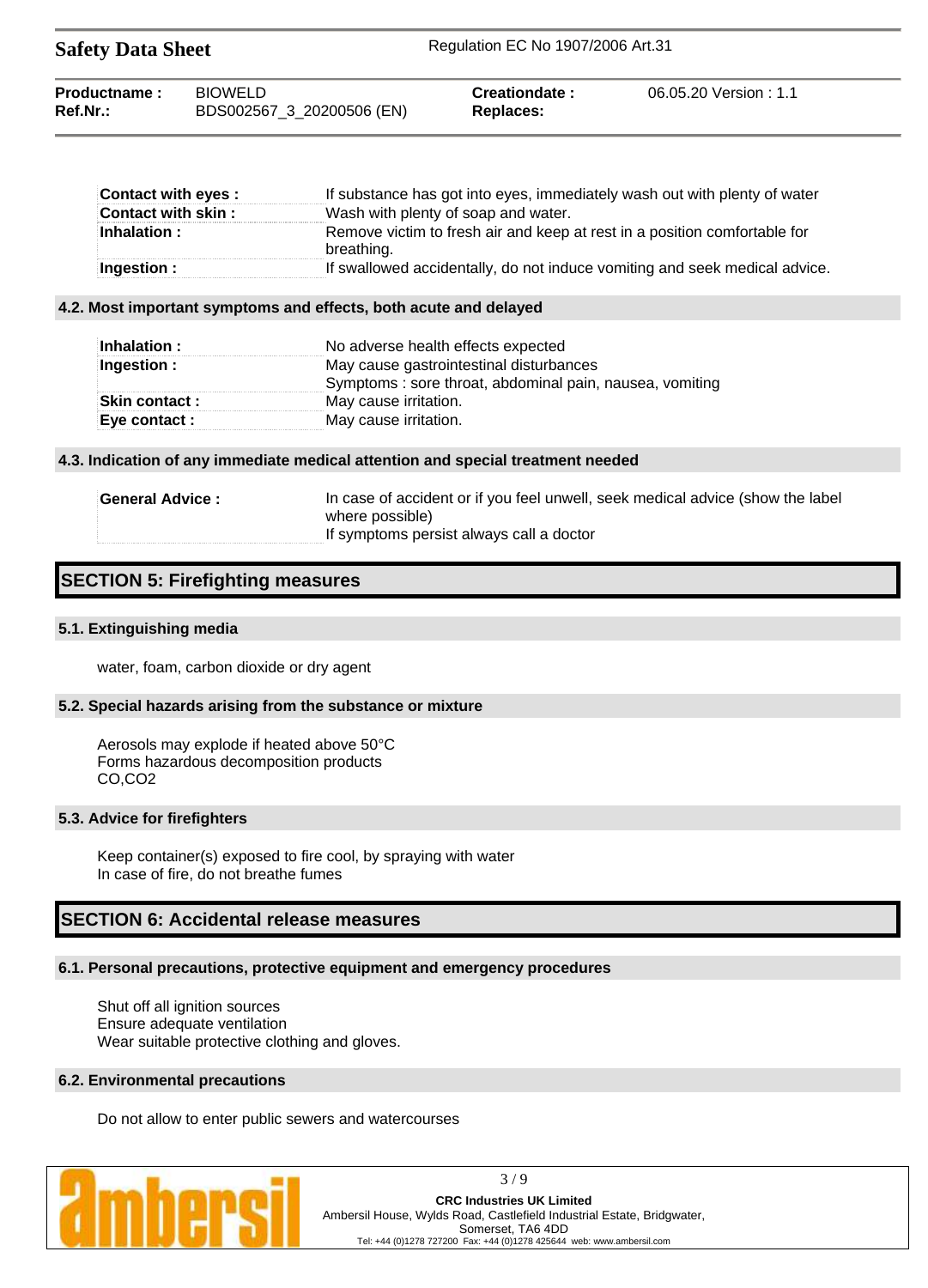| Productname: | <b>BIOWELD</b>            | Creationdate: | 06.05.20 Version: 1.1 |
|--------------|---------------------------|---------------|-----------------------|
| Ref.Nr.:     | BDS002567_3_20200506 (EN) | Replaces:     |                       |

### **6.3. Methods and material for containment and cleaning up**

Absorb spillage in suitable inert material Wash spill site with water and detergent

### **6.4. Reference to other sections**

For further information see section 8

# **SECTION 7: Handling and storage**

#### **7.1. Precautions for safe handling**

Keep away from heat and sources of ignition Do not spray on a naked flame or incandescent material. Do not pierce or burn aerosols, even after use. Do not breathe aerosols or vapours. Ensure adequate ventilation Avoid contact with skin and eyes.

#### **7.2. Conditions for safe storage, including any incompatibilities**

Pressurised container: protect from sunlight and do not expose to temperatures exceeding 50°C. Do not pierce or burn, even after use. Store in a well-ventilated place. Store frost free Keep out of reach of children.

#### **7.3. Specific end use(s)**

Welding Products

# **SECTION 8: Exposure controls/personal protection**

### **8.1. Control parameters**

### **Exposure limits :**

| <b>Hazardous ingredient</b>                          |                | method      |                  |
|------------------------------------------------------|----------------|-------------|------------------|
| <b>EU</b> established exposure limits:               |                |             |                  |
| dimethyl ether                                       | $115 - 10 - 6$ | <b>TWA</b>  | $1000$ ppm       |
| National established exposure limits, United Kingdom |                |             |                  |
| dimethyl ether                                       | $115 - 10 - 6$ | <b>TWA</b>  | $400$ ppm        |
|                                                      |                | <b>STEL</b> | $500$ ppm        |
| National established exposure limits, Ireland        |                |             |                  |
| triethanolamine                                      | $102 - 71 - 6$ | <b>TWA</b>  | $5 \text{ mg/m}$ |
|                                                      |                | <b>STEL</b> |                  |
| dimethyl ether                                       | $115 - 10 - 6$ | <b>TWA</b>  | 1000 ppm         |

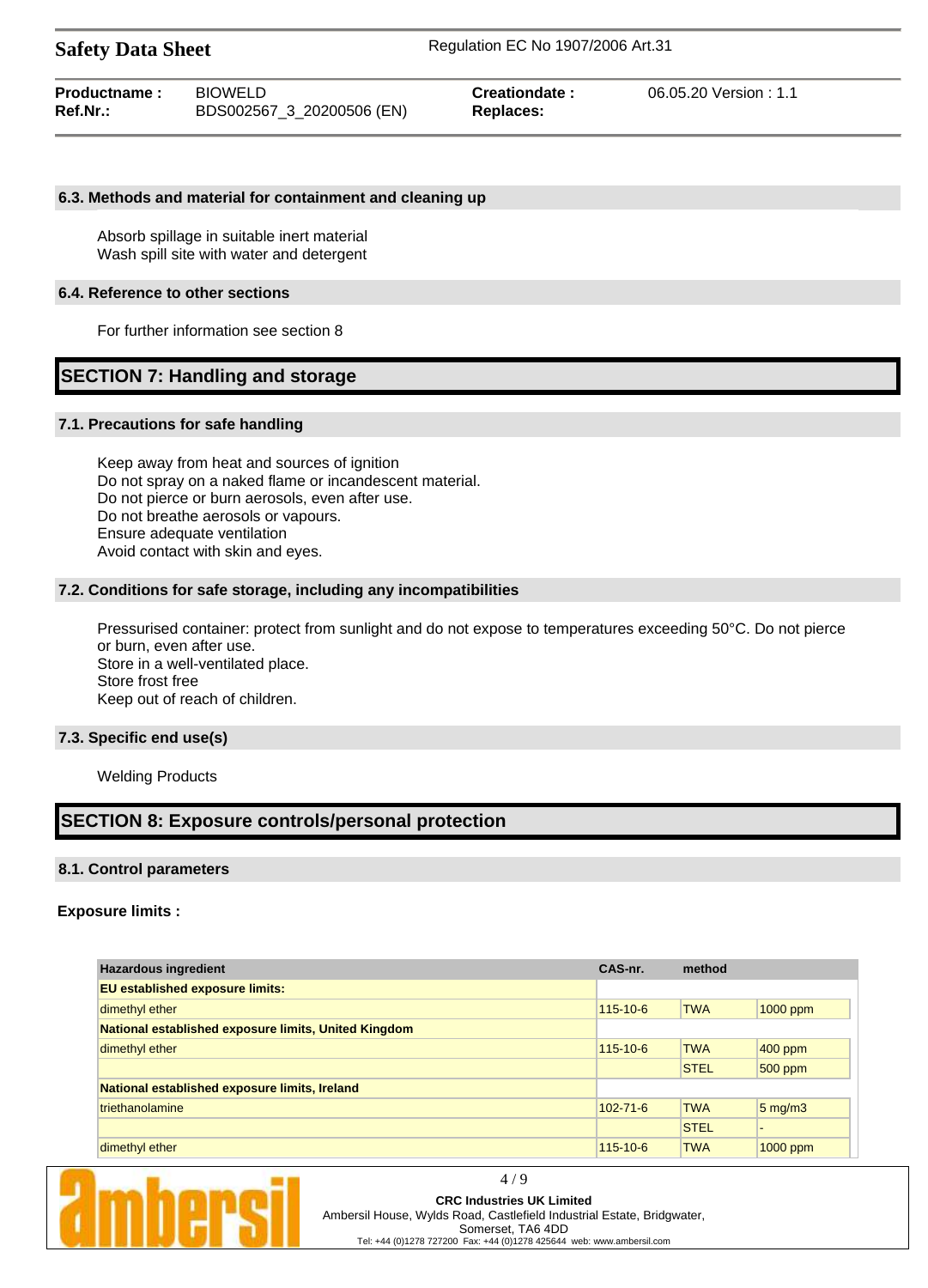| <b>Safety Data Sheet</b> |                                     |                                         | Regulation EC No 1907/2006 Art.31                                                                                                                                                                                                                                                            |                       |  |
|--------------------------|-------------------------------------|-----------------------------------------|----------------------------------------------------------------------------------------------------------------------------------------------------------------------------------------------------------------------------------------------------------------------------------------------|-----------------------|--|
| Productname:<br>Ref.Nr.: | <b>BIOWELD</b>                      | BDS002567_3_20200506 (EN)               | Creationdate:<br><b>Replaces:</b>                                                                                                                                                                                                                                                            | 06.05.20 Version: 1.1 |  |
|                          |                                     |                                         |                                                                                                                                                                                                                                                                                              |                       |  |
|                          |                                     |                                         |                                                                                                                                                                                                                                                                                              | <b>STEL</b>           |  |
|                          | 8.2. Exposure controls              |                                         |                                                                                                                                                                                                                                                                                              |                       |  |
|                          | <b>Control procedures:</b>          | Ensure adequate ventilation             | Keep away from heat and sources of ignition                                                                                                                                                                                                                                                  |                       |  |
|                          | <b>Personal protection:</b>         | product.<br>Ensure adequate ventilation | Take precautions to avoid contact with skin and eyes when handling the                                                                                                                                                                                                                       |                       |  |
|                          | inhalation:                         |                                         | In case of insufficient ventilation, wear suitable respiratory equipment.                                                                                                                                                                                                                    |                       |  |
|                          | recommended respiratory protection: |                                         | Air purifying respirator equiped with organic gas/vapor cartridge (type A)                                                                                                                                                                                                                   |                       |  |
| hands and skin:          |                                     | hygiene practices.                      | For incidental contact with the product wear chemical-resistant gloves<br>(standard EN 374). The use of disposable gloves is acceptable provided that<br>they are changed immediately after a splash or spill.<br>In all cases handle and use the product in accordance with good industrial |                       |  |
|                          | Recommended gloves:                 | <b>Nitrile</b>                          |                                                                                                                                                                                                                                                                                              |                       |  |
|                          | eyes :                              |                                         | Wear safety eyewear according to EN 166.                                                                                                                                                                                                                                                     |                       |  |

# **SECTION 9: Physical and chemical properties**

## **9.1. Information on basic physical and chemical properties**

**Environmental protection:** Avoid release to the environment.

Collect spillage.

| (for aerosols data for the product without propellant) |                             |
|--------------------------------------------------------|-----------------------------|
| Appearance: physical state: DME propelled liquid.      |                             |
| colour:                                                | Milky.                      |
| odour :                                                | Characteristic odor.        |
| pH :                                                   | $8.5 - 9.5$                 |
| Boiling point/range:                                   | Not available.              |
| <b>Flash point:</b>                                    | none °C (Closed Cup)        |
| <b>Evaporation rate:</b>                               | Not applicable.             |
| <b>Explosion limits: upper limit: Not available.</b>   |                             |
| lower limit :                                          | Not available.              |
| Vapour pressure :                                      | Not available.              |
| <b>Relative density:</b>                               | 0.99 g/cm3 ( $@$ 20 $°C$ ). |
| Solubility in water:                                   | Soluble in water            |
| Auto-ignition:                                         | $>$ 200 °C                  |
| <b>Viscosity:</b>                                      | > 7 mPa.s (@ 40°C).         |

## **9.2. Other information**

**VOC = volatile organic compounds**<br>**compounds** 170 g/l

# **SECTION 10: Stability and reactivity**

# **10.1. Reactivity**



5 / 9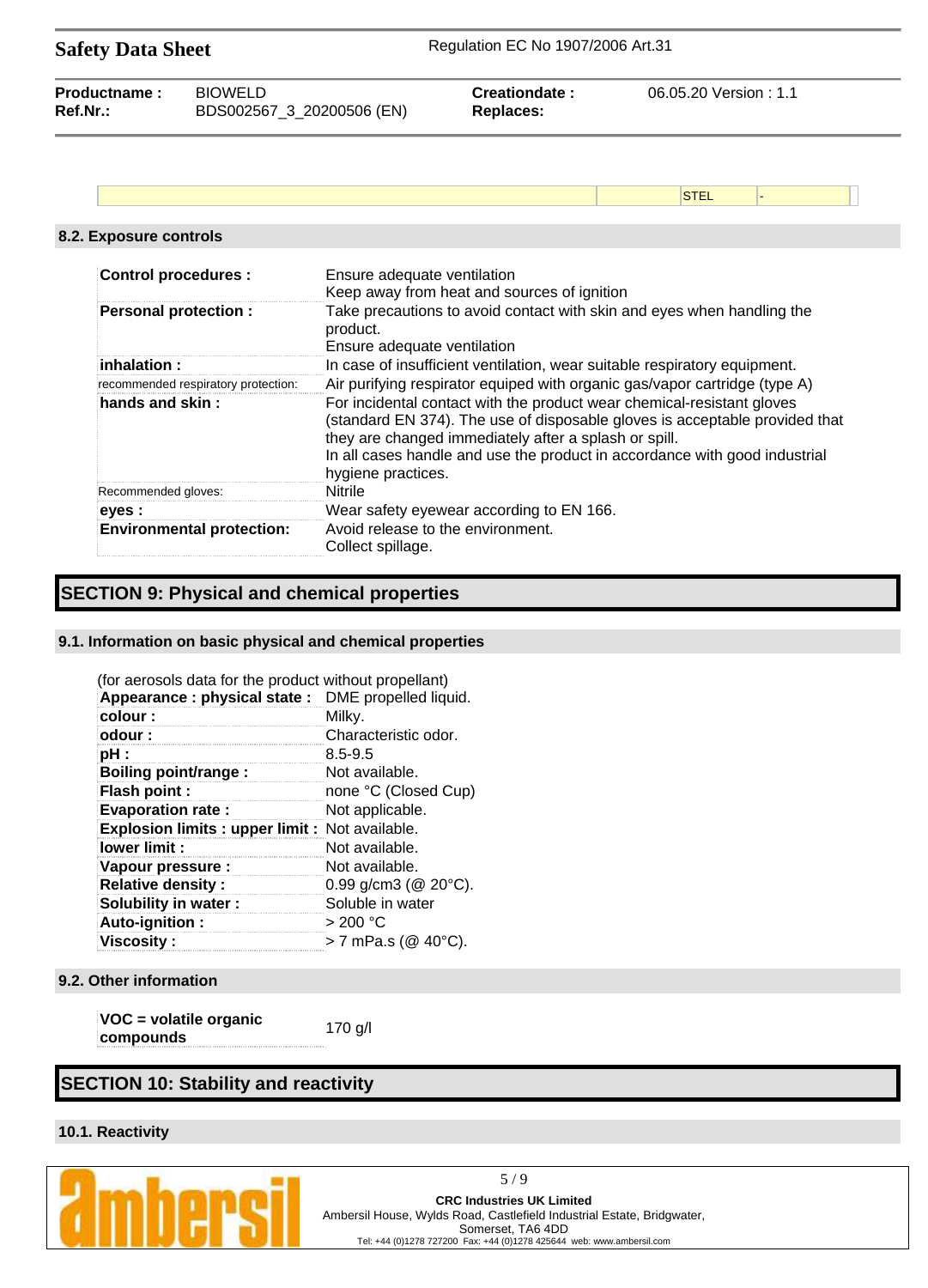| <b>Safety Data Sheet</b>    |                                             | Regulation EC No 1907/2006 Art.31 |                       |  |
|-----------------------------|---------------------------------------------|-----------------------------------|-----------------------|--|
| Productname:<br>$Ref.Nr.$ : | <b>BIOWELD</b><br>BDS002567_3_20200506 (EN) | Creationdate:<br>Replaces:        | 06.05.20 Version: 1.1 |  |

No hazardous reactions known if used for its intended purpose

### **10.2. Chemical stability**

Stable

### **10.3. Possibility of hazardous reactions**

No hazardous reactions known if used for its intended purpose

## **10.4. Conditions to avoid**

Pressurized container : protect from sunlight and do not expose to temperatures exceeding 50°C. Avoid overheating Store frost free

#### **10.5. Incompatible materials**

Strong oxidising agent

# **10.6. Hazardous decomposition products**

CO,CO2

# **SECTION 11: Toxicological information**

### **11.1. Information on toxicological effects**

| acute toxicity:                       | based on available data the classification criteria are not met                                |
|---------------------------------------|------------------------------------------------------------------------------------------------|
| skin corrosion/irritation:            | based on available data the classification criteria are not met                                |
|                                       | serious eye damage/irritation: based on available data the classification criteria are not met |
| respiratory or skin<br>sensitisation: | based on available data the classification criteria are not met                                |
| germ cell mutagenicity:               | based on available data the classification criteria are not met                                |
| carcinogenicity:                      | based on available data the classification criteria are not met                                |
| toxicity for reproduction:            | based on available data the classification criteria are not met                                |
| <b>STOT-single exposure:</b>          | based on available data the classification criteria are not met                                |
| <b>STOT repeated exposure:</b>        | based on available data the classification criteria are not met                                |
| aspiration hazard:                    | based on available data the classification criteria are not met                                |

#### **Information on likely routes of exposure:**

| Inhalation :          | No adverse health effects expected |  |
|-----------------------|------------------------------------|--|
| Ingestion :           | Ingestion is unlikely to occur     |  |
| <b>Skin contact :</b> | May cause irritation.              |  |
| Eye contact :         | May cause irritation.              |  |

### **Toxicological data :**

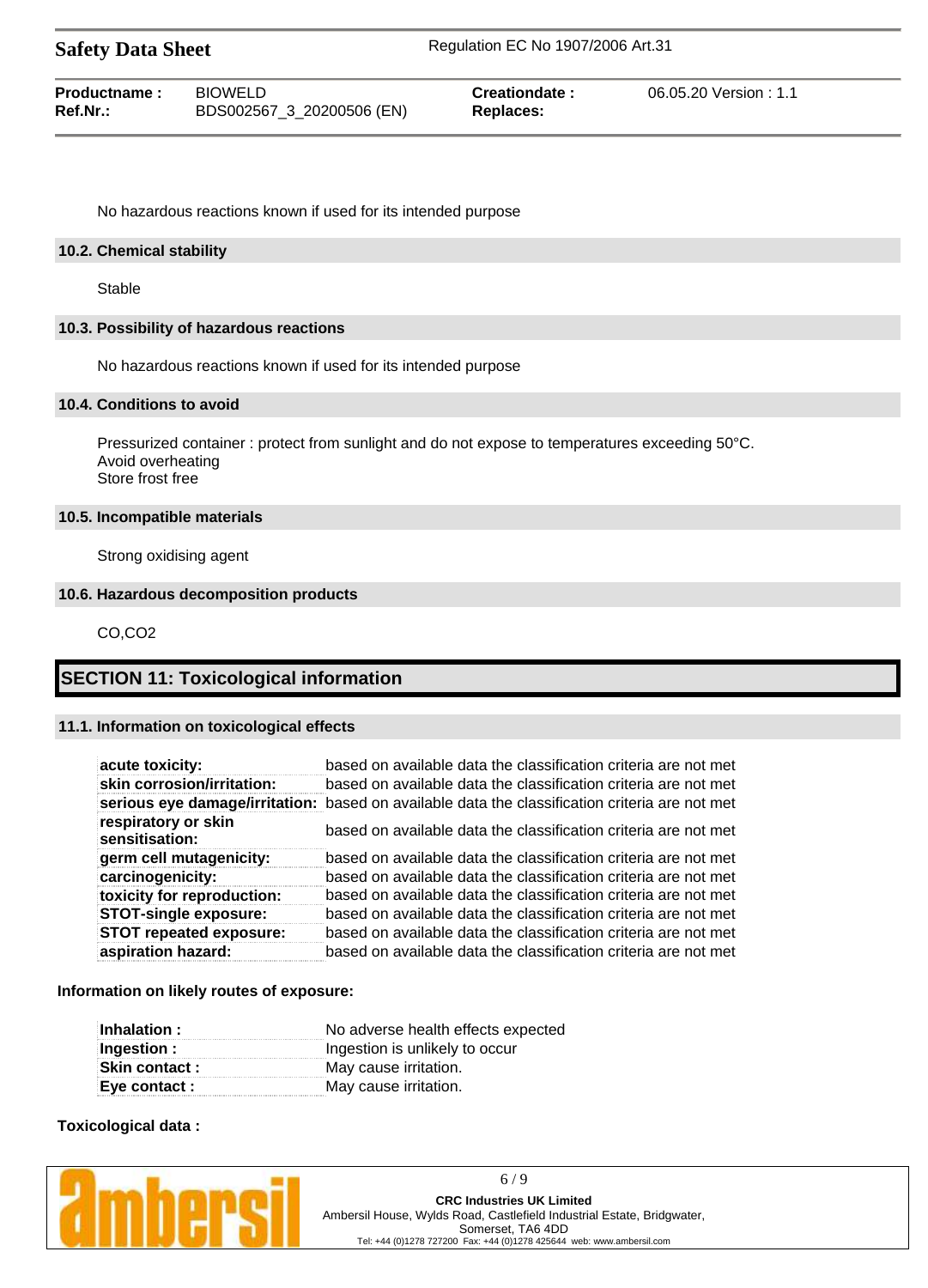| <b>Safety Data Sheet</b> |                | Regulation EC No 1907/2006 Art.31 |                       |  |
|--------------------------|----------------|-----------------------------------|-----------------------|--|
| Productname:             | <b>BIOWELD</b> | Creationdate:                     | 06.05.20 Version: 1.1 |  |

| Ref.Nr.: | BDS002567_3_20200506 (EN) | Replaces: |
|----------|---------------------------|-----------|
|          |                           |           |

| <b>Hazardous ingredient</b> | CAS-nr.        | method          |                    |
|-----------------------------|----------------|-----------------|--------------------|
| triethanolamine             | $102 - 71 - 6$ | LD50 oral rat   | 6400 mg/kg         |
|                             |                | LC50 inhal.rat  | $1.8$ mg/m $3$     |
|                             |                | LD50 derm.rabit | $>$ 2000 mg/kg     |
| dimethyl ether              | $115 - 10 - 6$ | LC50 inhal.rat  | $309 \text{ mg/l}$ |

# **SECTION 12: Ecological information**

## **12.1. Toxicity**

÷

Not classified

# **Ecotoxicological data:**

| <b>Hazardous ingredient</b> | CAS-nr.        | method       |              |
|-----------------------------|----------------|--------------|--------------|
| triethanolamine             | $102 - 71 - 6$ | LC50 fish    | 1460 mg/l    |
|                             |                | EC50 daphnia | $609.9$ mg/l |
| dimethyl ether              | $115 - 10 - 6$ | IC50 algae   | 154.9 mg/l   |
|                             |                | LC50 fish    | $4.1$ mg/l   |
|                             |                | EC50 daphnia | $4.4$ mg/l   |

## **12.2. Persistence and degradability**

Readily biodegradable - OECD 301B

# **12.3. Bioaccumulative potential**

No experimental data available

# **12.4. Mobility in soil**

Soluble in water

# **12.5. Results of PBT and vPvB assessment**

No information available

## **12.6. Other adverse effects**

No experimental data available GWP (global warming potential): 0

# **SECTION 13: Disposal considerations**

# **13.1. Waste treatment methods**

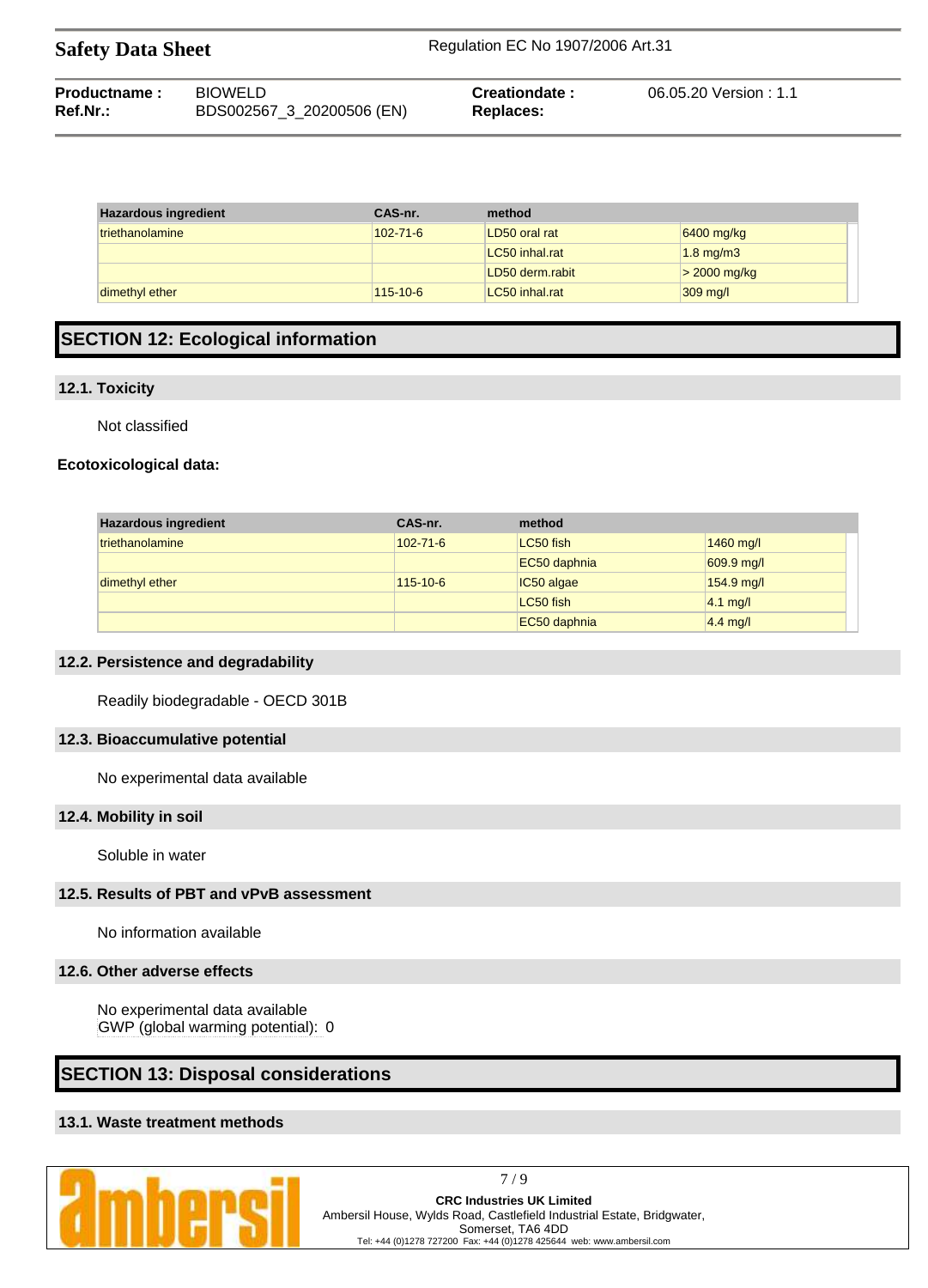| <b>Safety Data Sheet</b> |                                             | Regulation EC No 1907/2006 Art.31 |                       |  |
|--------------------------|---------------------------------------------|-----------------------------------|-----------------------|--|
| Productname:<br>Ref.Nr.: | <b>BIOWELD</b><br>BDS002567 3 20200506 (EN) | Creationdate:<br><b>Replaces:</b> | 06.05.20 Version: 1.1 |  |

### **National regulations :** Disposal should be in accordance with local, state or national legislation

| <b>SECTION 14: Transport information</b>                                                                         |                                                                          |
|------------------------------------------------------------------------------------------------------------------|--------------------------------------------------------------------------|
| 14.1. UN number                                                                                                  |                                                                          |
| UN-number:                                                                                                       | 1950                                                                     |
| 14.2. UN proper shipping name                                                                                    |                                                                          |
| Proper shipping name:                                                                                            | <b>AEROSOLS</b>                                                          |
| 14.3. Transport hazard class(es)                                                                                 |                                                                          |
| Class:<br>ADR/RID - Classification code:                                                                         | 2.2<br>5A                                                                |
| 14.4. Packing group                                                                                              |                                                                          |
| Packing group:                                                                                                   | Not applicable.                                                          |
| 14.5. Environmental hazards                                                                                      |                                                                          |
| ADR/RID - Environmentally<br>hazardous:<br>IMDG - Marine pollutant:<br>IATA/ICAO - Environmentally<br>hazardous: | <b>No</b><br><b>No</b><br><b>No</b>                                      |
| 14.6. Special precautions for user                                                                               |                                                                          |
| ADR/RID - Tunnelcode:<br>IMDG - Ems:<br>IATA/ICAO - PAX:<br>IATA/ICAO - CAO                                      | (E)<br>$F-D, S-U$<br>203<br>203                                          |
|                                                                                                                  | 14.7. Transport in bulk according to Annex II of MARPOL and the IBC Code |
| Not applicable.                                                                                                  |                                                                          |

# **SECTION 15: Regulatory information**

### **15.1. Safety, health and environmental regulations/legislation specific for the substance or mixture**

The Safety Data Sheet is compiled according to the current European requirements. Regulation (EC) No 1907/2006 (REACH) Regulation (EC) No 1272/2008 (CLP) Dir. 2013/10/EU, 2008/47/EC amendment of the aerosol dispenser directive 75/324/EEC.